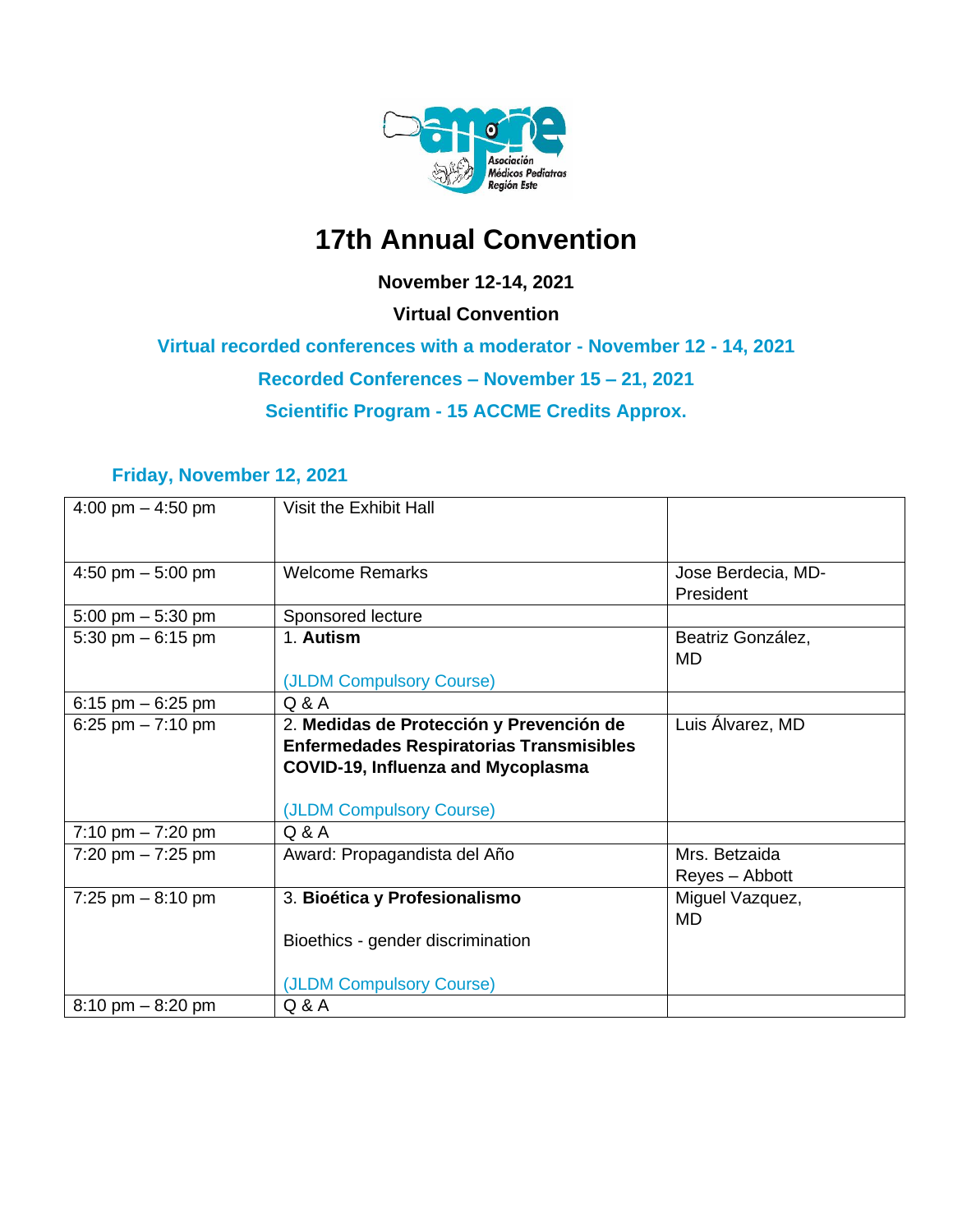

# **17th Annual Convention**

#### **November 12-14, 2021**

**Virtual Convention**

**Virtual recorded conferences with a moderator - November 12 - 14, 2021**

**Recorded Conferences – November 15 – 21, 2021**

**Scientific Program - 15 ACCME Credits Approx.**

#### **Saturday, November 13, 2021**

| $7:00$ am $-7:50$ am  | <b>Registration / Sponsors</b>      |                        |
|-----------------------|-------------------------------------|------------------------|
| $7:50$ am $-8:00$ am  | Welcome                             | Jose Berdecia, MD-     |
|                       |                                     | President              |
| $8:00$ am $-8:45$ am  | 4. Normas de Vacunación Adulto y    | Iris Cardona, MD       |
|                       | Pediátrico                          |                        |
|                       |                                     |                        |
|                       | (JLDM Compulsory Course)            |                        |
| $8:45$ am $-8:55$ am  | Q & A                               |                        |
| $8:55$ am $-9:40$ am  | 5. Seizures and Status Epilepticus: | Natalia Rodríguez,     |
|                       | What is important to know about     | <b>MD</b>              |
|                       | Pathophysiology and Management      |                        |
| $9:40$ am $-9:50$ am  | Q & A                               |                        |
| $9:50$ am $-10:35$ am | 6. Pain Management                  | Mario Vázquez, MD      |
|                       |                                     |                        |
|                       | (JLDM Compulsory Course)            |                        |
| 10:35 am $-$ 10:45 am | Q & A                               |                        |
| 10:45 am $-$ 10:50 am | <b>Break</b>                        |                        |
| 10:50 am -10:55 am    | Award: Dedicatoria                  | Miguel Valencia, MD    |
| 10:55 am $-$ 11:40 am | 7. Diagnóstico y Tratamiento de     | Tatiana (Tati) Medina, |
|                       | Dengue, Chikungunya y Zika          | <b>MD</b>              |
|                       |                                     |                        |
|                       | (JLDM Compulsory Course)            |                        |
| 11:40 am $-$ 11:50 am | Q & A                               |                        |
| 11:50 am - 12:35 pm   | 8. Pubertad Precoz: referir vs      | Coral López, MD        |
|                       | observar                            |                        |
| 12:35 pm $-$ 12:45 pm | Q & A                               |                        |
| 12:45 pm $-$ 1:30 pm  | 9. Uso Apropiado de Antibióticos    | Patricia Rodríguez,    |
|                       |                                     | <b>MD</b>              |
|                       | (JLDM Compulsory Course)            |                        |
| 1:30 pm - 1:40 pm     | Q & A                               |                        |